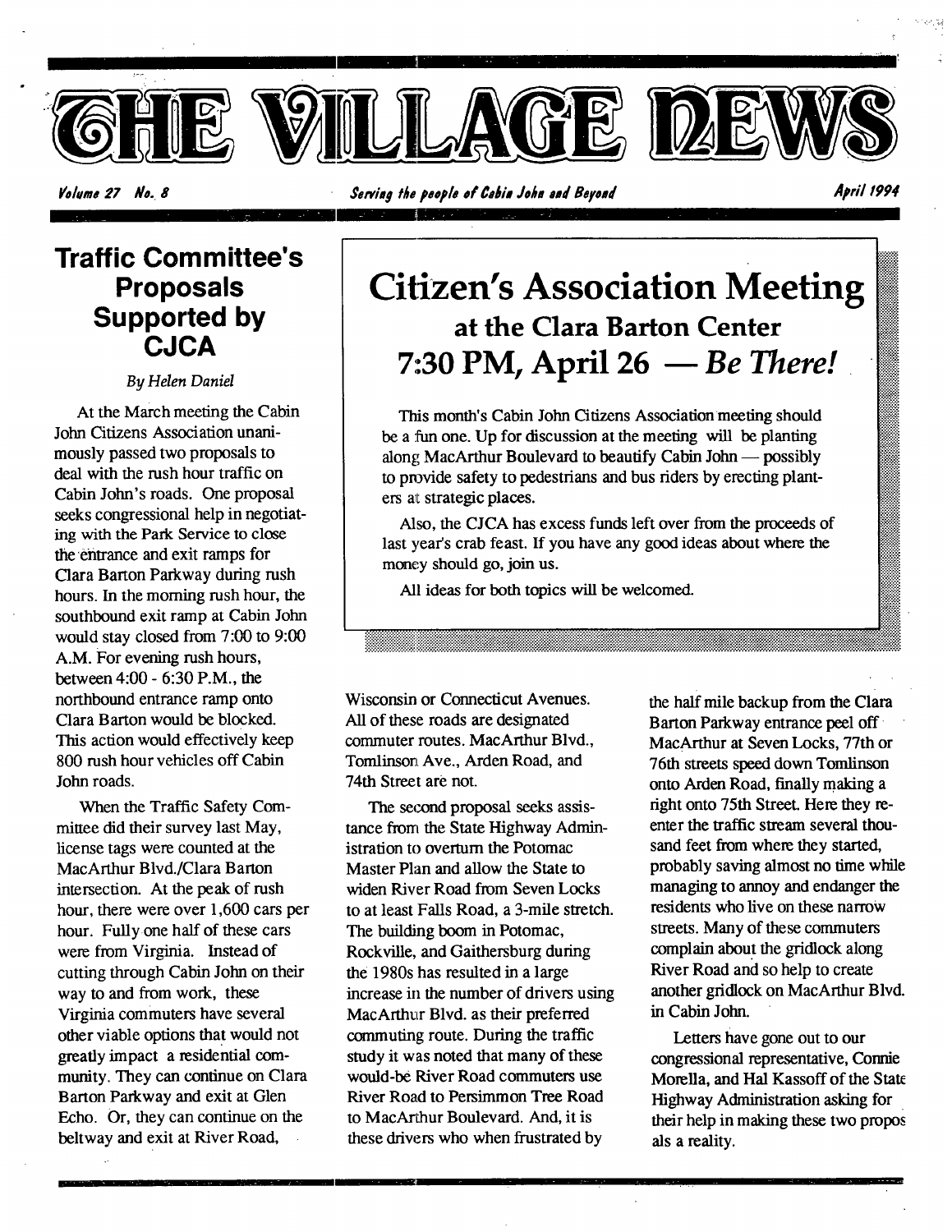## **,Copy of Letter to Congresswoman Morella**

#### Dear Congresswoman Morella:

The Cabin John Citizens Association is asking your help in solving a continuing, in fact a worsening, traffic problem in our community. We have tried over the past years to work out our traffic problems with the County Transportation Deparmaent. While Department staff are always unfailingly polite, amiable, and sympathetic, they never quite get around to doing anything constructive. Even promised remedies from almost a year ago are not yet done. Meanwhile the traffic problems keep getting worse, eroding the quality of life within our community.

In 1989, the community did a traffic survey and at the most congested intersection (MacArthur and Clara Barton), there were 1,100 cars per hour in the worst of the rush hours. Two years later, in 1991, the County Transportation Dept. did another survey at that same intersection. There was an 18% increase to 1,300 cars per hour. Last year the community once again did a comprehensive traffic survey. By June 1993 the count had climbed past 1,600, a 50% increase from 1989 and a 23% rise from 1991. From 7:30 to 9:00 in the moming and again in evening rush hours, from 4:30-6:30 P.M., traffic along MacArthur Blvd. from Union Arch Bridge to Persimmon Tree Road is at a standstill. A one\_lane bridge with a traffic light that allows approximately thirty cars through with each signal change is not compatible with an intersection 300 feet to the north where 1,600 cars an hour amass.

There are several unfortunate repercussions from this situation. One is the location of a community, Cabin John Gardens, fight next to the MacArthur Blvd./Clara Barton Parkway intersection. The only way into and out of the 100 home Gardens neighborhood is from Ericsson Road which is ten feet west of the Clara Barton/MacArthur Blvd. intersection. Four hours a day, five days a week the residents in Cabin John Gardens have great difficulty getting out of and into their own neighborhood as well as being enveloped in car fumes. The second development is having hundreds of commuters frustrated by the back-up on MacArthur Blvd., speed through the windihag, twenty-foot wide Cabin John residential streets, trying to gain a couple hundred yards on their fellow commuters crawling along MacArthur Blvd.

At the Cabin John Citizens Association's March meeting a proposal passed unanimously to have the Park Service block the Clara Barton Parkway entrance and exit ramps in Cabin John during morning and evening rush hours. Closing the southbound Parkway exit ramps from 7:00 to 9:00 A.M. and the northbound entrance ramps from 4:00 to 6:30 P.M. would cut in half the traffic at the MacArthur/Clara Barton intersection during rush hours. The community's last traffic survey showed that one half the rush hour cars at that intersection have Virginia license tags. These commuters going to and from work in Montgomery County and Washington D.C. have several altematives that would not impact so badly on our community. They can continue on either Clara Barton Parkway and exit at Glen Echo or continue on the beltway and use designated commuter roads such as River Road, Wisconsin or Connecticut Avenues.

The community is asking for your help in negotiating with the Park Service to close the Cabin John Clara Barton ramps during the morning and evening rush hours. With fifty percent of the commuter traffic re-directed along more suitable paths, the rush hour impasse along MacArthur Blvd. can be relieved and a better quality of life restored to Cabin John.



**The** VILLAGE NEWS is published monthly except in July and December and **is sent** free to every household in Cabin John. Others may subscribe for \$5 per year. Please send news, ads, letters and subscriptions **to: The VILLAGE** NEWS P.O. Box 164, Cabin John, MD 20818. The next deadline is 10 am., Saturday May 14, 1994. Vohmteers for this **issue:**  Editor: Lauren **Forestell**  Contributing Editors: Helen Daniel, Reed Martin Leticia Panner **Design:** Cherry Doyle **Business Manager: Clare** Amoruso Production: Dan Blum Mailing: Barbara and Reed Martin

## **'Round Town.**

Diane Leatherman and Larry Heflin are proud grandparents of Alexander David, born April 10, weighing in at 7 lb. 9 oz. in Redondo Beach, California to their daughter Heidi and her husband Ernesto Guzman.

• • •

Wayne and Kay Swisher, LaVeta Fyock and Uva Cable are proud great grand parents, Jackie and David Fyock, Doug Cable, Dana and Roger Lupton, grandparents of Tyler Brett, born Feb. 25, 8 lbs. 1 oz. bom to Dawn and Kevin Fyock.

Congratulations all!!

• • •

On a sadder note, long time Cabin John resident Peg Williams passed away early this month. She was a good neighbor and will be deeply missed.

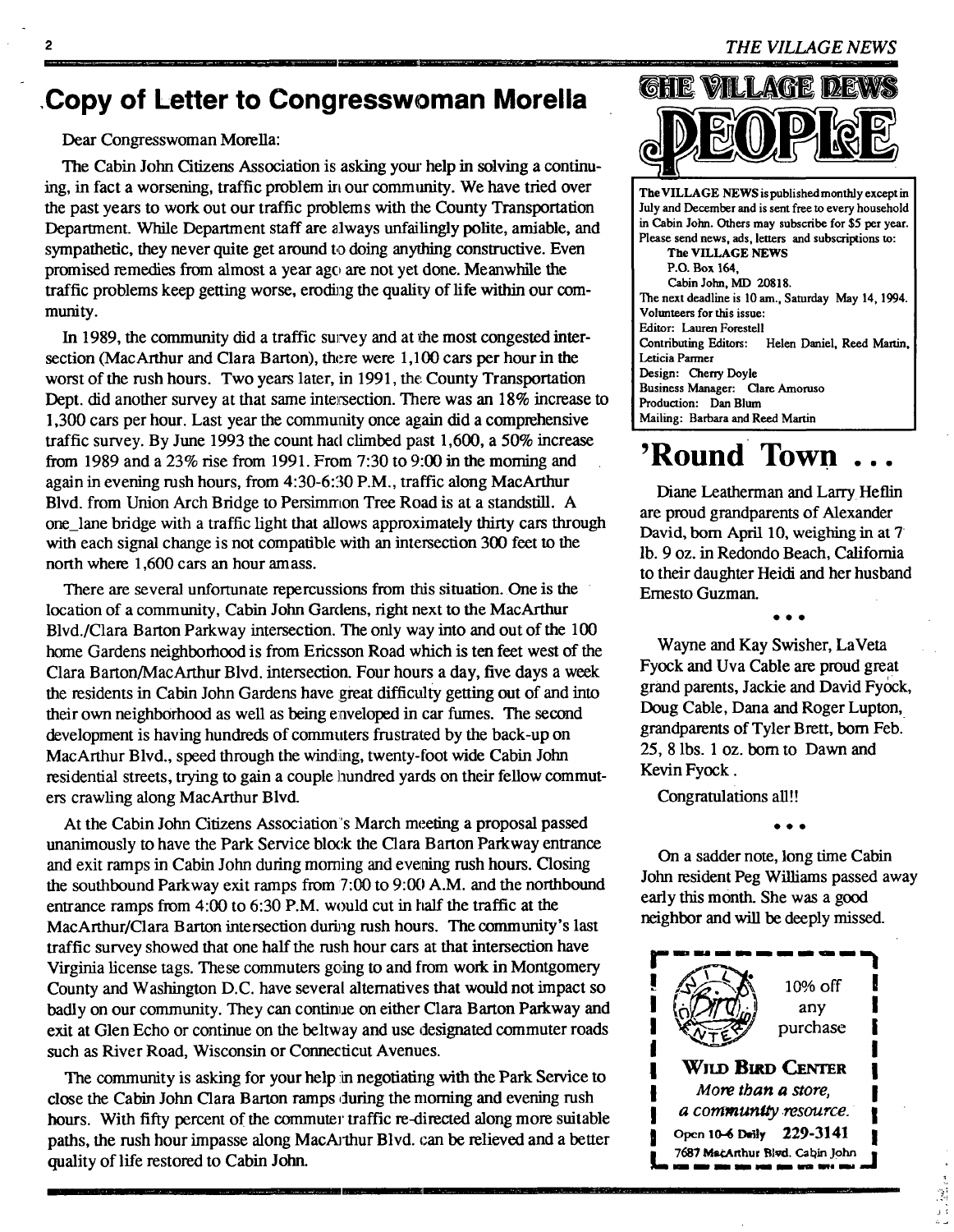#### THE VILLAGE NEWS

ī3

## Attention **Village News** iupporters

Want to be involved in your community? Ever had aspirations of owning your own newspaper? Harbored a secret desire to be a journalist? Just wanted to have your voice heard?

The folks who bring you the Village News each month want to meet you. We will hold an open house on Wednesday, May 4, 8:00 PM at 7521 Arden Road, Join us!

## Copy of Letter to State Hwy. Adm.

#### Dear Mr. Kassoff:

At the March Cabin John Citizens Association meeting a proposal was unanimously passed by the community to ask that the Potomac Master Plan be revised to allow for widering River Road to four lanes between Seven Locks and Falls Roads, and beyond Falls if needed. A better traffic flow on River Road would ease an intolerable traffic burden in our community.

At our most congested intersection, MacArthur Blvd. and Clara Barton Parkway, there are over 1,600 cars an hour during the worst of the rush hour. In 1989, the community did a traffic count, and there were 1,100 cars per hour at this intersection. Two years later, in 1991, the County Transportation Department did another count at the same intersection. There was an 18% increase to 1.300 cars an hour during the worst of the rush hours. Last year, the Cabin John community did a comprehensive traffic survey and the increase in traffic at the MacArthur Blvd./Clara Barton intersection was 23% since 1991. This intersection is approximately please see page 4



 $\mathbf{a}$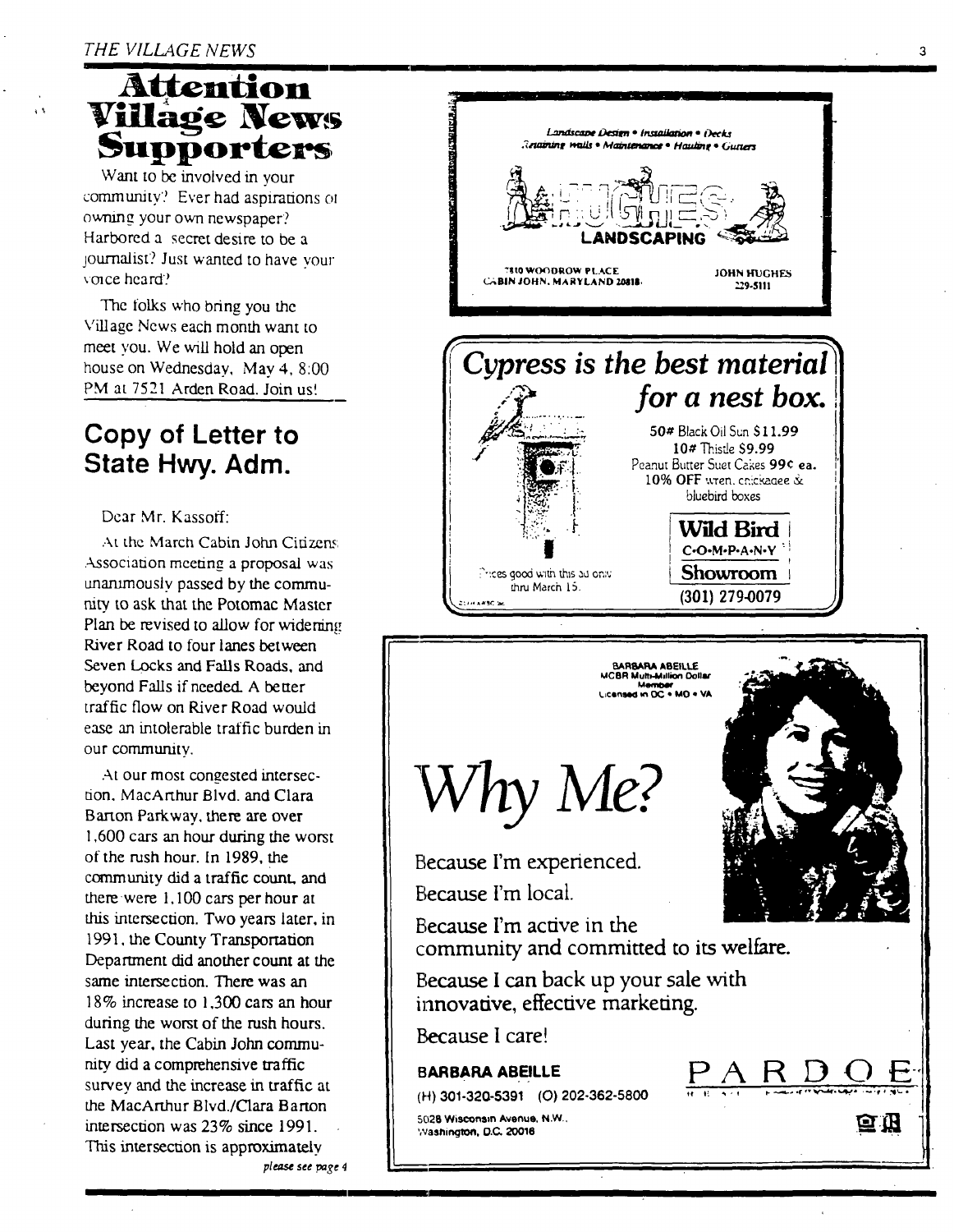

**by heticia Parmer** 

#### **Rries**

्क

 $\mathcal{L}_{\mathcal{X}}$ 

Energeuc and talkative, you'll be in quite a whirl this month. Woe betide anyone who tries to pin you down though, you want freedom to come and go where you please, and say what you please. Your sense of humour is right there, on the surface.

#### **Taurus**

Give rein to your natural creativity, this month. Dig out those paints and brushes, put pen to paper, because you have a gift to share with others. Write those longoverdue letters, maybe even some beautiful poetry which you could sent in to the Newsleuer!

#### Gemini

You'll have an active social life, though at the start of May you may have to hover in the background. Don't worry, by midmonth others will be paying you your share of attention. Watch out for. idealism, it is important to be realistic now too.

#### $\overline{\text{Cancer}}$

To escape the madding crowd and wallow in your own daydreams, is your idea of heaven this May. You yearn for time off, to just smell the roses. A great month to appreciate all the beauties of nature and springtime in Cabin John.

#### $\overline{I_1$ eo

Since you are normally so sunny, others may wonder why your smile has disappeared at the start of May. But you want to get things done, and done well. The respect of your peers is very important to you. Try not to become a perfectionist, though.

#### **Virgo**

May's arrival marks the start of a lighter period for you. Optimistic about most things, you may decide to plan a trip overseas. You're in the mood to travel, and fine out what the rest of the world is doing. A great month for sports and games, too.

#### **Libra**

People may wonder what you are up to, you simply aren't saying. As the month unfolds, so do you, until you become so open and outspoken that you begin to put your foot in your mouth. A great month to work on fitness and get yourself in shape.

#### **Scorpio**

Hard-working and detail-conscious, you start May taking much better care of your health. Fair play will become a focus of yours later in the month, so legal matters will be prominent. You just know you have to see justice done.

#### **agi ariua**

At the start of May you'll be a hive of industry, you want to achieve solid practical results from your efforts. Teamwork comes into piay later in the month, when you appreciate the benefits of having someone to work or play alongside.

#### **Capricorn**

You are flamboyant, keen to invite friends round and have fun with them **at** the start of May. Do your entertaining then, because by mid-month your conscience will kick in and you'll feel you cannot leave any job half-done in order to enjoy your play.

#### **Aquarius**

Home and family will be much appreciated by you this month. You'll be a great bargain-hunter too, thoroughly enjoying the browse through the local rummage sales, yard or estate sales. You'll have a tremendous sixth sense about the value of something.

#### Pisce:s

Buy, sell, and generally strike deals during the first half of May. After that money is likely to slip through your fingers, and you may be tempted to impulse-buy, from catalogues or in sales. The family will appreciate your strong nurturing instincts now.

**For more details on this or any month, or for a private horoscope reading, call Leticia on 320-0707.** 

## **Bannockburn Plans May Fair**

Bannockbum's annual May Fair is set for Sunday, May 15 from noon to 4 pm. There will be fun for the kids including Moonbounce, a dunk tank, lots of games and face painting. The "gently used" sale is always fun for all.

This year the silent auction is great for the grown-ups and includes Redskins tickets, a flight with Walt Starling, theater tickets, and much more.

Support your local elementary school!

#### **Kassoff letter** *Con'd from page 3*

300 feet north of Union Arch Bridge, a one-lane historic structure with a traffic light. Many commuters pouring onto MacArthur Blvd. in Cabin John, traveling west down Persimmon Tree and Seven Locks Roads cite the terrible traffic along River Road north of Seven Locks as their reason for commuting through Cabin John, an almost completely residential community. None of Cabin John's narrow, winding streets are designated commuter roads.

River Road needs to be widened to carry the number of commuters resulting from the 1980's building boom in Potomac, Rockville, and Gaithersburg. Keeping River Road **at**  two lanes has not kept development from occuring in Potomac and beyond and has instead imposed an unfair burden on neighboring communities. Your consideration of our community's proposal would be appreciated.

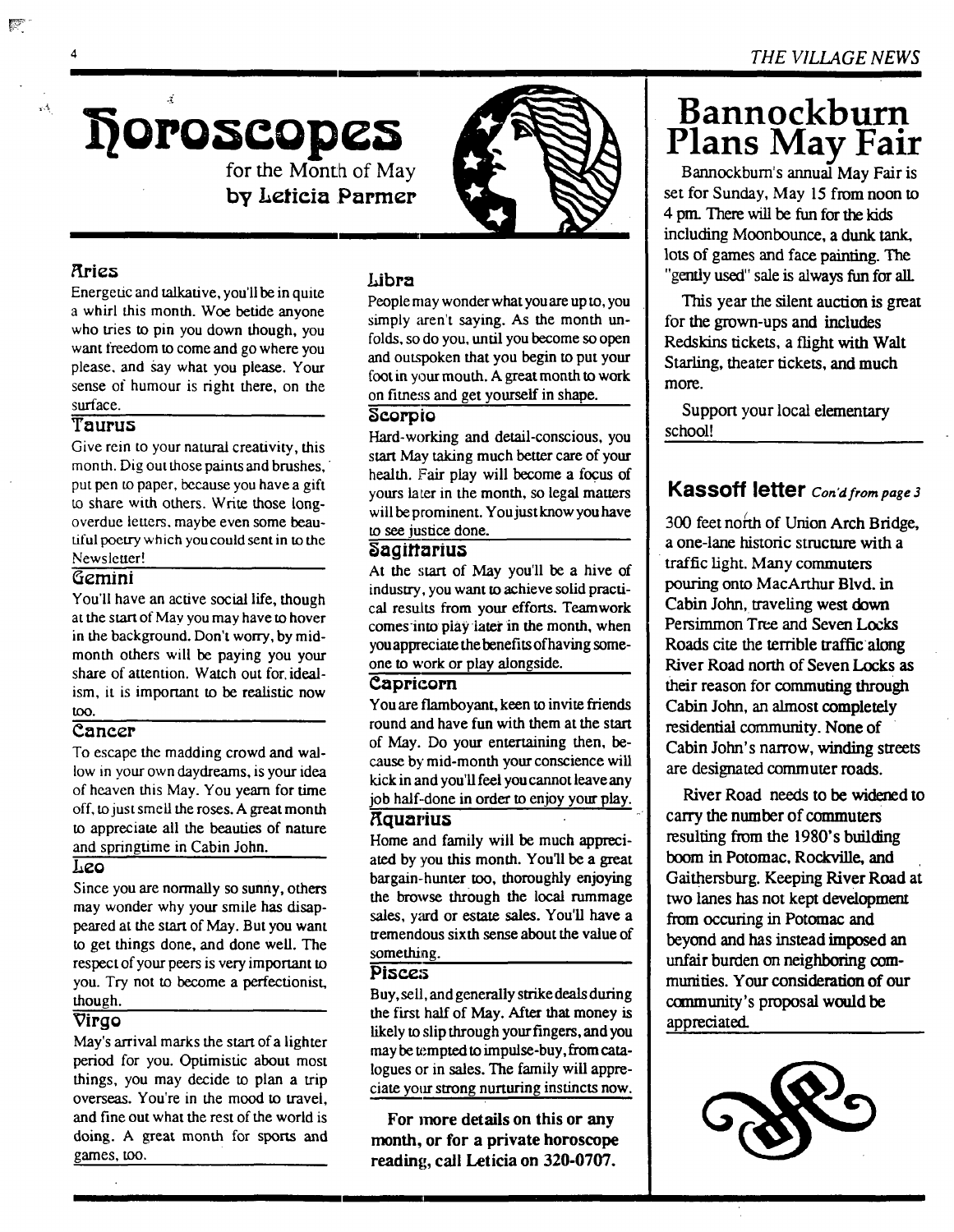

## **LANDSCAPE SUPPLY CO.**

## **1994 Price List**

## **Bulk Products**

#### Double Shredded Hardwood Mulch \$19.00 per cubic **yard**

(Premium Grade) Minimum purchase of 4 cubic yards for delivery - Call for delivery charge into your area

## Screened Top Soil **Screened Top Solution Contract Sanction** S25.00 per cubic yard

v.

Minimum purchase of 1 cubic yard for delivery - Call for delivery charge into your area

#### Leafgro Soil Amendment **19.00 per cubic yard**

Minimum purchase of 1 cubic yard for delivery - Call for delivery charge into your area.

#### **Timbers 6" X 6" X 8'** \$15.95 each

Call for delivery charge into your area.

### **Bag Products**

| Double Shredded Hardwood Mulch 3 cu. ft.               | 1-20 Bags<br>21-50 Bags<br>51-100 Bags | \$2.95 each<br>\$2.75 each<br>\$2.65 each |
|--------------------------------------------------------|----------------------------------------|-------------------------------------------|
| Pine Bark Nuggets 3 cu. ft.                            | Mini Size<br>Large Size                | \$3.25 each<br>$$3,25$ each               |
| <b>Cow Manure</b>                                      | 50 lb. Bag                             | \$2.25 each                               |
| <b>Play Sand</b>                                       | 50 lb. Bag                             | \$2.50 each                               |
| <b>Humus</b>                                           | 40 lb. Bag                             | \$1.99 each                               |
| Leafgro                                                | 1.5 cu. ft. Bag                        | \$2.50 each                               |
| <b>Compro</b>                                          | 1.5 cu. ft. Bag                        | \$2.65 each                               |
| <b>Top Soil</b>                                        | 1.5 cu. ft. Bag                        | \$2.50 each                               |
| Minimum purchase of 20 bags (mix & match) for delivery |                                        |                                           |

Call for delivery charge into your area

**5454 Butler Road Bethesda, MD 20816 Phone: (301) 656-3255**  Fax: (301) 718-0176

., '.'\_,--.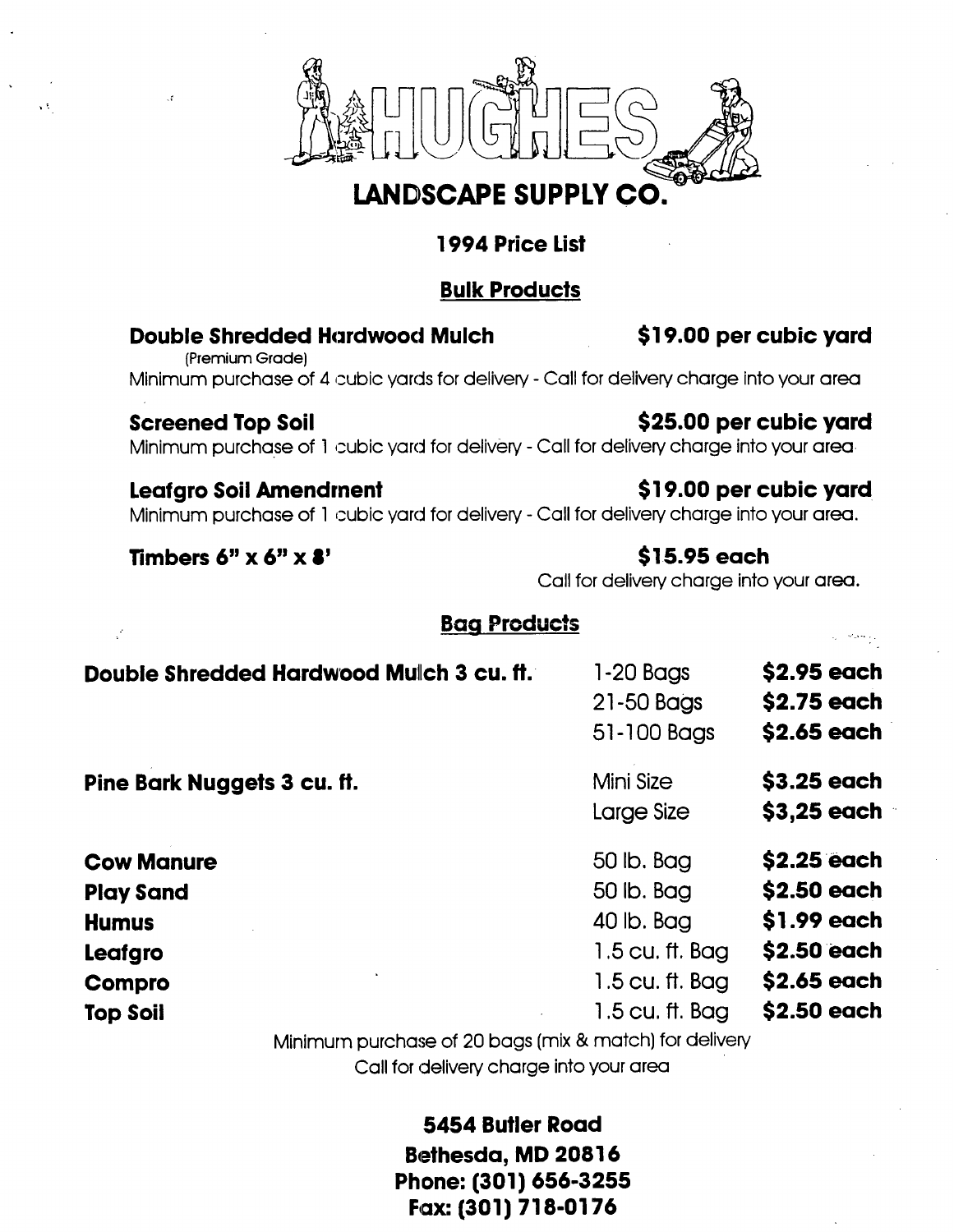$\mathcal{L}$ 

### **IN MEMORIAM: CLARA LINGENFELTER**

*by Reed Martin* 

It was a warm summer's day about 5 years ago, and I was headed for High's in my 1931 Model A. As I approached the Union Arch Bridge, I noticed a lady walking along the bike path heading in the same direction. The top was down, so I asked if she would like a lift to the shopping center. "Let's go," she said, and got in. I introduced myself and she told me her name was Clara and she lived in Cabin John on 78th Street. For 10 years since I moved to Cabin John, we were living one block apart and had never met before.

At the shopping center, folks were asking questions about the car and she was answering them all. I was enjoying this stranger—she knew cars and it seemed she knew all the people asking the questions. When I asked how it was that she knew everyone, she told me, "I am a home builder and this is my area."

As we started back, she asked if I would detour up to Cabin Road. "I have a house there that I need to check on," she said. As we drove up 75th Street, she pointed to one house after another. "Built that one," and "Owned that one," and "Having trouble selling that one," were dotting the conversation.

I realized that this interesting lady was far more than the normal pedestrian in our town. She told me of the families that were in the houses when she came to Cabin John, and why she had become a builder of houses.

After our house check on Cabin Road, she asked if I had time to drive to Falls Road. It seemed that she had a crew building an addition on a house, and she wanted to make sure it was progressing as scheduled. Off we went, out MacArthur Boulevard.

As we rounded the turn at the entrance to Great Falls Park, I noticed that a crew was erecting a 6-foot chain link fence around the Gold Mine entrance on the left. Clara had never seen the buildings that are still standing there, and she wanted to walk over. I remember her calling me over to one building in particular and emphasizing that the amount of concrete which had been poured just for the one building, she thought, was a true miracle. She kept saying, "Think of all the lumber that was needed just to build the forms, before the concrete could be poured. This is one of the most amazing buildings for its time that I have seen."

We checked on the house on Falls Road, I drove back to Cabin John, and I said good-bye. That was the only time I had the privilege of listening to Clara Lingenfelter. We would wave when we passed each other, and now I have learned that she has died.

I have lost a friend, and Cabin John has lost one of its unique residents.

JESUS CHRIST IS OUR LORD, SAVIOUR AND GOD. HE STILL PERFORMS MIRACLES AT THE GLEN ECHO BAPTIST CHURCH IN GLEN ECHO, MARYLAND. A BORN AGAIN FELLOWSHIP. 229-4430 SUNDAY MORNING: PRAYER 8:00, FAMILY SUNDAY SCHOOL 9:30, WORSHIP AND PRAISE 11:00. ALL ARE INVITED!! SUNDAY EVENING: 6:00 Why we believe the JEWISH BIBLE. 7:00 Praise, Testimonies. worship, singing. WEDNESDAY EVENING: 7:00 PRAYER, TESTIMONIES, BIBLE QUESTIONS FRIDAY MORNING: 10:00 Community prayer and bible study. COLLECTING FOOD AND CLOTHING FOR THE HOMELESS AND NEEDY. A paid advertisement.





**229-7990**